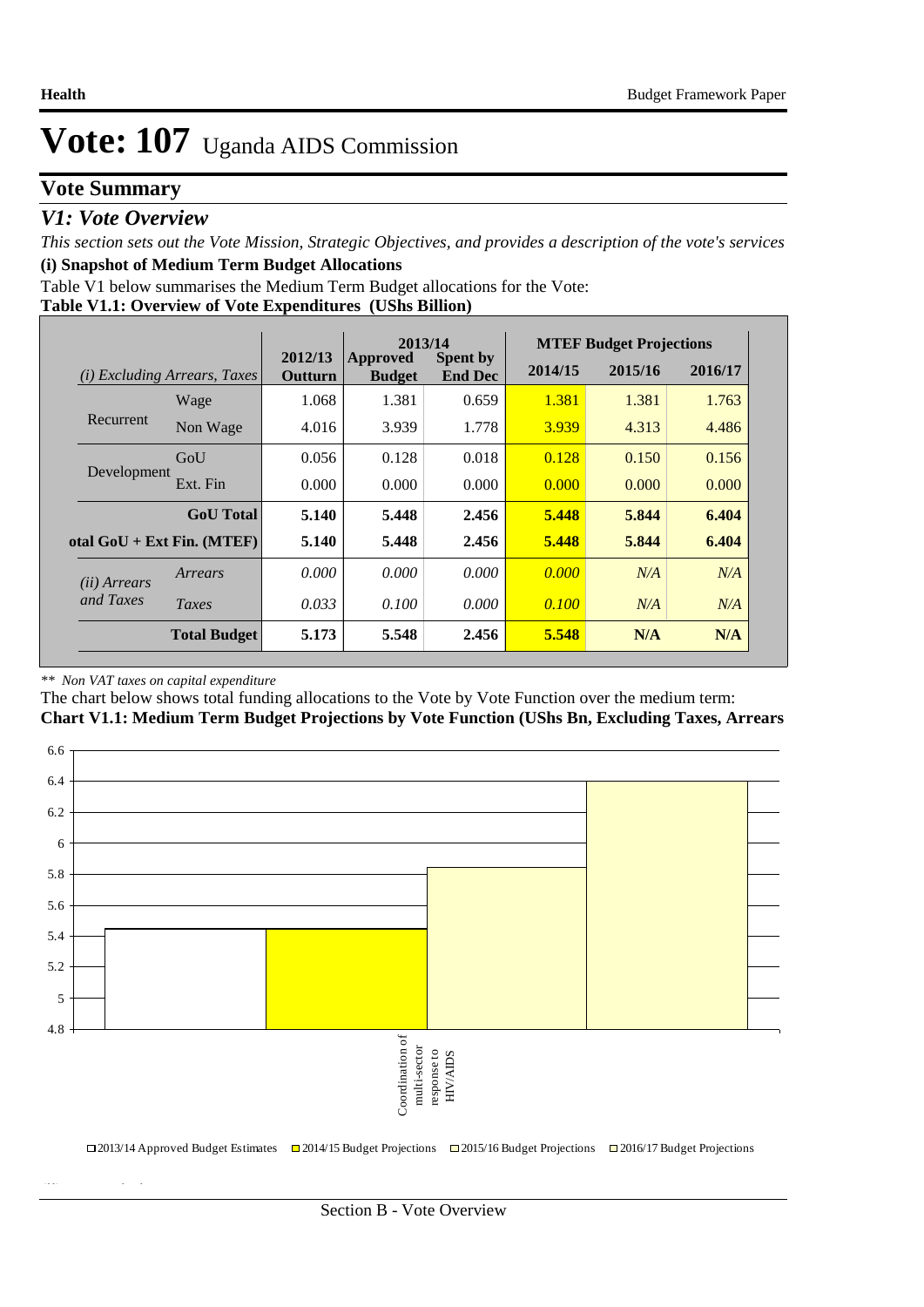### **Vote Summary**

#### **(ii) Vote Mission Statement**

The Vote's Mission Statement is:

*Provide overall leadership in the coordination and management of the HIV/AIDS National multisectoral response.*

#### **(iii) Vote Outputs which Contribute to Priority Sector Outcomes**

The table below sets out the vote functions and outputs delivered by the vote which the sector considers as contributing most to priority sector outcomes.

| <b>Table V1.2: Sector Outcomes, Vote Functions and Key Outputs</b>     |                                                                            |                                                                                                   |
|------------------------------------------------------------------------|----------------------------------------------------------------------------|---------------------------------------------------------------------------------------------------|
| <b>Sector Outcome 1:</b>                                               | <b>Sector Outcome 2:</b>                                                   | <b>Sector Outcome 3:</b>                                                                          |
| Increased deliveries in health facilities                              | Children under one year old protected<br>against life threatening diseases | Health facilities receive adequate stocks<br>of essential medicines and health<br>supplies (EMHS) |
| Vote Function: 08 51 Coordination of multi-sector response to HIV/AIDS |                                                                            |                                                                                                   |
| <b>Outputs Contributing to Outcome 1:</b>                              | <b>Outputs Contributing to Outcome 2:</b>                                  | <b>Outputs Contributing to Outcome 3:</b>                                                         |
| <b>Outputs Provided</b>                                                | None                                                                       | None                                                                                              |
| 085102 Advocacy, Strategic Information<br>and Knowlegde management     |                                                                            |                                                                                                   |

### *V2: Past Vote Performance and Medium Term Plans*

*This section describes past and future vote performance, in terms of key vote outputs and plans to address sector policy implementation issues.* 

#### **(i) Past and Future Planned Vote Outputs**

*2012/13 Performance*

Analysis of Vote Performance:

In the FY 2012/13, the commission achieved most of its targets, planned to undertake 3 advocacy events of Commemoration of World AIDS Day, Philly Lutaaya Day and Candle light was commerated in Luwero with over 750 gracing the occasion. Trained LG several LG staff in HIV m&E skills. AIDS Trust Fund benchmarking was conducted in Zimbabwe with the participation of ADPS and MPs. NADIC has been assessed and a report discussed for setting up a one stop centre for all HIV information. Sixteen IEC/BBC and HIV message clearance Committee meetings held. Five National HIV Prevention meetings held where the National HIV prevention intervetions were discussed. The monthly HIV prevention messages were developed and disseminated through media. Information materials on HIV/AIDS produced and disseminated to the genaral population. HIV/AIDS advocacy events held on HIV prevention through maa media and stake holders meetings. HIV dialogue meetings held with key stakeholders in particular with cultural institutions and religious leaders on HIV prevention messages.

#### *Preliminary 2013/14 Performance*

HIV IEC Advocacy materials prepared and disseminated (booklets,fliers, posters, banners,

12 staff trained in short term courses relevant to theirs skills at East and Southern Africa Management Institute and HR management Consultants, Annual journalists' dialogue meetings held, HIV/AIDS daily media monitoring updates initiated, and information shared on a daily basis with key stakeholders.

Consesus building dialogue meeting on AIDS trust Fund held with MPs,MoFPED and MOH, Partnership review mechanism finalised and action plan prepared, SCEs annual action plans developed and implemention for Q1 done, HIV prevention at key spots coodinated, 15 Pre-JAR regional performance review meetings held over 700 LG staff and RDCs attended, JAR conducted where recommendations and undertakings were considered in sector reviews, Quarterly and annual cumulative performance reports prepared, quarterly performance review meeting conducted, NADIC user Needs Assesment conducted.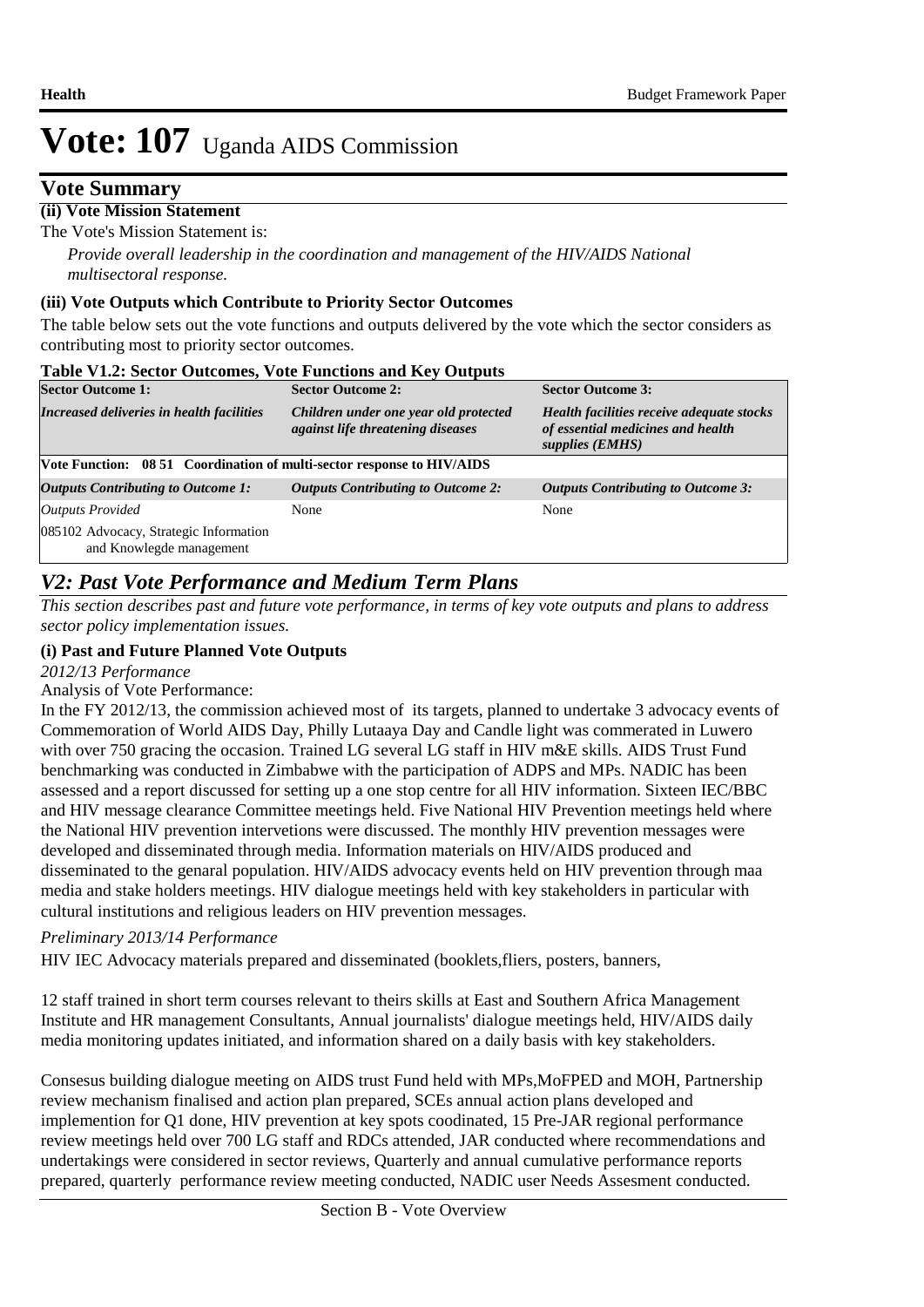### **Vote Summary**

Performance review meetings with partners conducted, preparation of the HIV/AIDS investment case initiated and Annual HIV estimates disseminated.

## **Table V2.1: Past and 2014/15 Key Vote Outputs\***

|                                          | 2013/14                                                               |                                                                                    | 2014/15                                                               |
|------------------------------------------|-----------------------------------------------------------------------|------------------------------------------------------------------------------------|-----------------------------------------------------------------------|
| Vote, Vote Function<br><b>Key Output</b> | <b>Approved Budget and</b><br><b>Planned outputs</b>                  | <b>Spending and Outputs</b><br><b>Achieved by End Dec</b>                          | <b>Proposed Budget and</b><br><b>Planned Outputs</b>                  |
| Vote: 107 Uganda AIDS Commission         |                                                                       |                                                                                    |                                                                       |
|                                          | Vote Function: 0851 Coordination of multi-sector response to HIV/AIDS |                                                                                    |                                                                       |
| <b>Output: 085102</b>                    | Advocacy, Strategic Information and Knowlegde management              |                                                                                    |                                                                       |
| Description of Outputs:                  | HIV IEC Advocacy materials                                            | HIV IEC Advocacy materials                                                         | <b>HIV IEC Advocacy materials</b>                                     |
|                                          | prepared and disseminated, staff                                      | prepared and disseminated (                                                        | for 10 advocacy events prepared                                       |
|                                          | trained in short term courses                                         | Booklets, fliers, posters,                                                         | and disseminated on World                                             |
|                                          | relevant to their skills, new staff                                   | banners, 12 staff trained in short                                                 | Advocacy Days (1500 T/shirts,                                         |
|                                          | recruited and oriented, Annual                                        | term courses relevant to their                                                     | 1500 cloth caps, 5000 paper                                           |
|                                          | media managers dialogue                                               | skills at East and Southern                                                        | caps, 50 banners, 10000 car                                           |
|                                          | organised, district guidelines on                                     | Africa Management Institute                                                        | stickers and 30000 fliers), 56                                        |
|                                          | HIV/AIDS planning and                                                 | and HR magement Consultants,                                                       | staff trained in short term                                           |
|                                          | coordination                                                          | Annual journalists' dialogue                                                       | courses and perfomance                                                |
|                                          | disseminated, sectors supported                                       | meeting organised, 7 HIV/AIDS                                                      | oriented trainings relevant to                                        |
|                                          | in integration of HIV issues in<br>plans, work place policies for     | Message clearing Committee<br>meetings held, HIV/AIDS daily for 100 media managers | their skills, Annual dialogues                                        |
|                                          | UAC and LGs                                                           | media monitoring updates                                                           | organised, new HIV/AIDS                                               |
|                                          | developed&operationalised, UA                                         | initiated and information shared                                                   | Mainstreaming guidelines and                                          |
|                                          | C Ministerial Policy Statement                                        | on a daily basis with key                                                          | Policy prepared, 2000 copies                                          |
|                                          | and BFP for FY 2014/15                                                | stakeholders, Consensus                                                            | printed and disseminated, All                                         |
|                                          | prepared, Consensus building                                          | building dialogue meeting on                                                       | 40 MDAs supported in                                                  |
|                                          | meetings on AIDS Trust Fund                                           | AIDS Trust Fund held with                                                          | integration of HIV issues in                                          |
|                                          | held, SCEs action plans                                               | Members of Parliamnet,                                                             | plans, work place policies for                                        |
|                                          | developed, HIV prevention                                             | MoFPED and MOH,                                                                    | <b>UAC</b> and 30 LGs developed                                       |
|                                          | activities at key sports                                              | Partnership Review mechansm                                                        | &operationalised, UAC                                                 |
|                                          | coordinated and report                                                | finalised and action plan                                                          | <b>Ministerial Policy Statement</b>                                   |
|                                          | prepared, Joint AIDS                                                  | prepared, SCEs annual action                                                       | and BFP for FY 2015/16                                                |
|                                          | Review∣ term review of                                                | plans developed and                                                                | prepared, 4 Consensus building                                        |
|                                          | NSP Conducted, sectors and                                            | implementation for Q 1 started,                                                    | meetings on AIDS Trust Fund                                           |
|                                          | LGs monitored&technical<br>support provided, Annual                   | HIV prevention activities at key<br>sports coordinated, 15 Pre-JAR                 | held with key policy makers, 10<br><b>Selef Coordinating Entities</b> |
|                                          | partnership Forum                                                     | regional performance review                                                        | action plans developed, HIV                                           |
|                                          | held, Quarterly and annual                                            | meetings held and over 700 LG                                                      | prevention activities among                                           |
|                                          | performance reports                                                   | staff and RDCs attended, Joint                                                     | <b>MARPS</b> coordinated and 4                                        |
|                                          | prepared,,quarterly review                                            | AIDS Review Conducted and                                                          | reports prepared, one Annual                                          |
|                                          | meetings conducted, LGs trained                                       | recommendations and                                                                | Joint AIDS Review & End term                                          |
|                                          | in M&E                                                                | undertakings considered in                                                         | review of National HIV                                                |
|                                          |                                                                       | Sector reviews, Quarter 4 and                                                      | <b>Startegic Plan Conducted, 40</b>                                   |
|                                          |                                                                       | annual cumulative performance                                                      | MDAS and 112 LGs monitored                                            |
|                                          |                                                                       | reports prepared, quarterly                                                        | & technical support provided on                                       |
|                                          |                                                                       | performance review meeting                                                         | <b>HIV</b> coordination and                                           |
|                                          |                                                                       | conducted and NADIC user                                                           | mainstreaming (multi-sectoral                                         |
|                                          |                                                                       | needs assessment conducted.<br>Other outputs include;                              | approach), Annual Partnership<br>Forum for 500 stakeholders           |
|                                          |                                                                       | performnace review meetings                                                        | held, 4 Quarterly and one                                             |
|                                          |                                                                       | with partners conducted,                                                           | annual performance reports                                            |
|                                          |                                                                       | preparation of the HIV/AIDS                                                        | prepared, 4 quarterly review                                          |
|                                          |                                                                       | investment case initiated and                                                      | meetings conducted, 15 LGs                                            |
|                                          |                                                                       | Annual HIV estimates                                                               | trained in HIV M&E and 40                                             |
|                                          |                                                                       | disseminated.                                                                      | LGs supported in the                                                  |
|                                          |                                                                       |                                                                                    | development of HIV Strategic                                          |
|                                          |                                                                       |                                                                                    | <b>Plans</b>                                                          |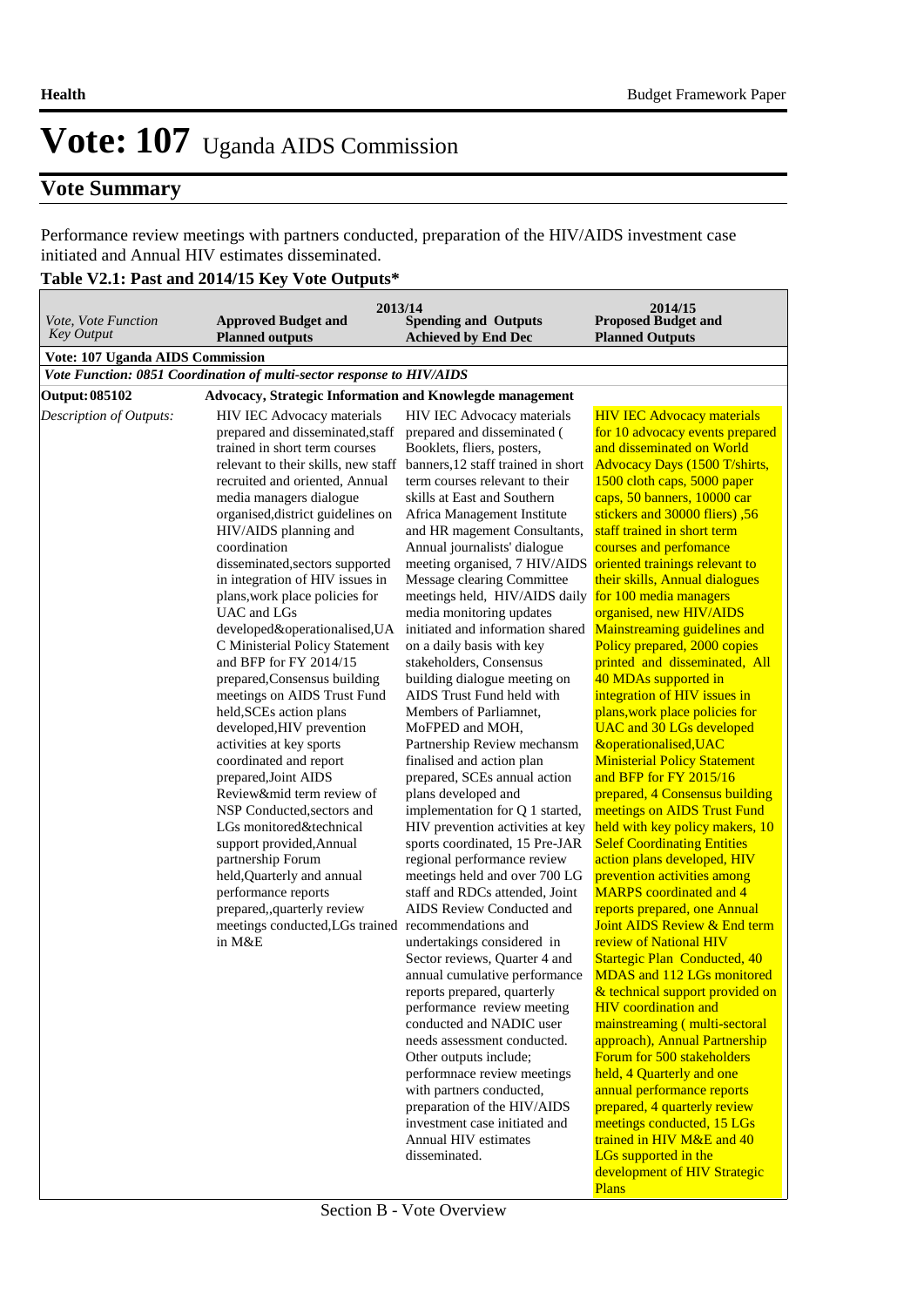### **Vote Summary**

| <i>Vote, Vote Function</i><br><b>Key Output</b>                      | <b>Approved Budget and</b><br><b>Planned outputs</b> | 2013/14 | <b>Spending and Outputs</b><br><b>Achieved by End Dec</b> |       | 2014/15<br><b>Proposed Budget and</b><br><b>Planned Outputs</b> |       |
|----------------------------------------------------------------------|------------------------------------------------------|---------|-----------------------------------------------------------|-------|-----------------------------------------------------------------|-------|
| Performance Indicators:<br>No. of Districts supported to 30          |                                                      |         | 3                                                         |       | 40                                                              |       |
| develop HIV/AIDS strategic<br>plans                                  |                                                      |         |                                                           |       |                                                                 |       |
| No. of advocacy events<br>undertaken to promote<br>HIV/AIDS awarness | 10                                                   |         | 3                                                         |       | 10                                                              |       |
| Output Cost: UShs Bn:                                                |                                                      | 0.295   | $UShs$ $Bn$ :                                             | 0.034 | <b>UShs Bn:</b>                                                 | 0.265 |
| <b>Vote Function Cost</b>                                            | $UShs Bn:$                                           |         | 5.548 UShs Bn:                                            |       | 2.456 <i>UShs Bn:</i>                                           | 5.448 |
| <b>Cost of Vote Services:</b>                                        | UShs $Bn$ :                                          |         | 5.448 <i>UShs Bn</i> :                                    |       | $2.456$ UShs Bn:                                                | 5.448 |

*\* Excluding Taxes and Arrears*

#### *2014/15 Planned Outputs*

In FY 2013/14, the following outputs will be achieved: HIV IEC Advocacy materials prepared and disseminated,staff trained in in short term courses relevant to their skills. Follow up meetings held with cultural institutions to enhance HIV Prevention. Annual media managers and Parliamentary HIV/AIDS dialogues held, HIV prevention messages developed and disseminated and Advocacy events organised. Quarterly National Prevention & IEC/BCC Committee meetings held, information Management TWG meetings organized, User needs assessment conducted and Self Coordinating Entities supported in coordination and management of HIV issues. Local Government guidelines on HIV/AIDS planning, and oordination guidelines disseminated.Sectorssupported to integrate HIV issues in annual work plans and LGs supported to integrate HV in BFPs and plans. Resource mobilization strategy disseminated and Consensus building meetings on AIDS Trust Fund held. Self Coordinating Entities trained in Financial Management and reporting, LGs and SCEs supported to develop HIV/AIDS action plans. Work place policies for UAC and LGs developed and operationalised. HIV research consultations conducted and report published and HIV Prevention activities at key sports coordinated and report prepared. Joint AIDS Review and mid term review of NSP conducted,sectors and LGs monitored and technical support provided. Annual partnership Forum& Forum for HIV/AIDS Focal Persons held. LGs trained in M&E, Financial audit reports prepared,quarterly review meetings and SCE review meetings held and Quarterly and annual performance reports prepared. Enhanced commitment from religious & cultural leaders to HIV prevention, Prevention messages developed and disseminated through print and electronic mass media. Increased awareness of HIV/AIDS in the population, Improved information base, Key issues in the response discussed. Prevention strategy and plan printed and disseminated. UAC Strategic Plan & Annual work plan developed, 32 Districts supported to develop HIV/AIDS strategic plans. Improved mainstreaming of HIV/AIDS into Sector/LG BFPs and Budgets, revised NSP and PMMP printed and disseminated and all Districts and municipalities monitored. Sectors, LGs and CSO capacity to monitor HIV/AIDS will be enhanced. Joint AIDS Review conducted, improved coordination of the response at the District level and Levels of HIV/AIDS funding & allocation established, Phase 3 Institutional review recommendations implemented.

#### **Table V2.2: Past and Medium Term Key Vote Output Indicators\***

|                                                                                                          |                           |                         | 2013/14                             |         | <b>MTEF Projections</b> |         |  |
|----------------------------------------------------------------------------------------------------------|---------------------------|-------------------------|-------------------------------------|---------|-------------------------|---------|--|
| Vote Function Key Output<br><b>Indicators and Costs:</b>                                                 | 2012/13<br><b>Outturn</b> | Approved<br><b>Plan</b> | <b>Outturn by</b><br><b>End Dec</b> | 2014/15 | 2015/16                 | 2016/17 |  |
| Vote: 107 Uganda AIDS Commission<br>Vote Function:0851 Coordination of multi-sector response to HIV/AIDS |                           |                         |                                     |         |                         |         |  |
| No. of advocacy events undertaken<br>to promote HIV/AIDS awarness                                        |                           | 10                      |                                     | 10      |                         |         |  |
| No. of Districts supported to develop                                                                    |                           | 30                      |                                     | 40      |                         |         |  |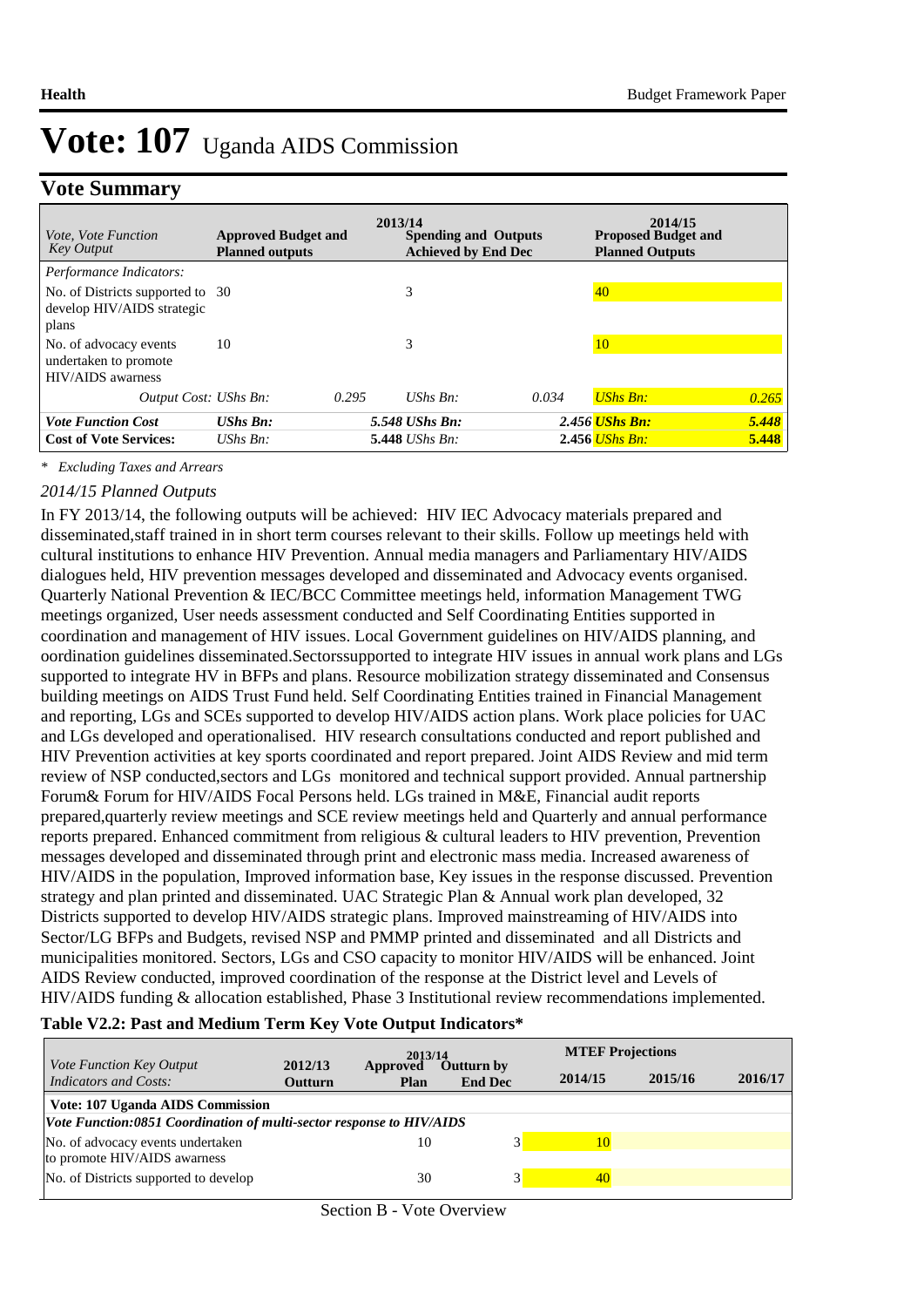### **Vote Summary**

|                                                          |                    | 2013/14          |                                     | <b>MTEF Projections</b> |         |         |
|----------------------------------------------------------|--------------------|------------------|-------------------------------------|-------------------------|---------|---------|
| <i>Vote Function Key Output</i><br>Indicators and Costs: | 2012/13<br>Outturn | Approved<br>Plan | <b>Outturn by</b><br><b>End Dec</b> | 2014/15                 | 2015/16 | 2016/17 |
| HIV/AIDS strategic plans                                 |                    |                  |                                     |                         |         |         |
| <b>Vote Function Cost (UShs bn)</b>                      | 5.173              | 5.448            | 2.456                               | 5.448                   | 5.844   | 6.404   |
| <b>Cost of Vote Services (UShs Bn)</b>                   | 5.173              | 5.448            | 2.456                               | 5.448                   | 5.844   | 6.404   |

#### *Medium Term Plans*

Recruitment of more staff to fill the gaps, motivating staff and equiping them with necessary equipments, Development of policies, guidelines and disseminating them for use, enhancing the mainstreaming agenda, strengthening prevention strategies, support LGs to mainstream HIV/AIDS in the BFPs and Budgets, Develop and disseminate prevention messages through mass media, stregthen M&E systems, Organise Joint Annual Reviews, Conduct support supervision and monitoring visits, support districts to develop HIV/AIDS strategic plans, support coordination function at sector and district level, Website maintainance and update, motivation of staff.

#### **(ii) Efficiency of Vote Budget Allocations**

UAC intends to invest in the procurement of ipads to reduce on the expenditure for stationery and other manual systems.

#### **Table V2.3: Allocations to Key Sector and Service Delivery Outputs over the Medium Term**

|                                 | $(i)$ Allocation (Shs Bn) |                                 |     | $(ii)$ % Vote Budget |         |                                 |         |
|---------------------------------|---------------------------|---------------------------------|-----|----------------------|---------|---------------------------------|---------|
| <b>Billion Uganda Shillings</b> |                           | 2013/14 2014/15 2015/16 2016/17 |     |                      |         | 2013/14 2014/15 2015/16 2016/17 |         |
| <b>Key Sector</b>               | 0.3                       | 0.3                             | 0.2 | $5.4\%$              | $4.9\%$ | $3.2\%$                         | $0.0\%$ |
| Service Delivery                | 0.3                       | 0.3                             | 0.2 | $5.4\%$              | $4.9\%$ | $3.2\%$                         | $0.0\%$ |

This section is not applicable to UAC because UAC doesnot procure items like drugs which require unit costs. UAC Coordinates the HIV multi-sectoral response.

#### **Table V2.4: Key Unit Costs of Services Provided and Services Funded (Shs '000)**

| <b>Unit Cost</b>                                                                                                                                                                                                     | Actual  | <b>Planned</b> | <b>Actual</b> | <b>Proposed</b> | <b>Costing Assumptions and Reasons for</b> |
|----------------------------------------------------------------------------------------------------------------------------------------------------------------------------------------------------------------------|---------|----------------|---------------|-----------------|--------------------------------------------|
| <b>Description</b>                                                                                                                                                                                                   | 2012/13 | 2013/14        | by Sept       | 2014/15         | any Changes and Variations from Plan       |
| Vote Function:0851 Coordination of multi-sector response to HIV/AIDS<br>UAC does not do<br>implementation, it only<br>does coordination.<br>Therefore, there are no<br>specific key unit costs<br>for interventions. |         |                |               |                 |                                            |

#### **(iii) Vote Investment Plans**

There are no major changes in the allocations on capital purchases in the medium term. The Allocations are between 0.0278m and 0.05m.

#### **Table V2.5: Allocations to Capital Investment over the Medium Term**

|                                           | $(i)$ Allocation (Shs Bn) |     |                                 |  | $(ii)$ % Vote Budget |          |                                 |           |
|-------------------------------------------|---------------------------|-----|---------------------------------|--|----------------------|----------|---------------------------------|-----------|
| <b>Billion Uganda Shillings</b>           |                           |     | 2013/14 2014/15 2015/16 2016/17 |  |                      |          | 2013/14 2014/15 2015/16 2016/17 |           |
| Consumption Expendture (Outputs Provided) | 5.3                       | 5.3 | 6.1                             |  | $96.7\%$             | $96.8\%$ | 97.9%                           |           |
| Grants and Subsidies (Outputs Funded)     | 0.1                       | 0.0 |                                 |  | $0.9\%$              | $0.9\%$  |                                 |           |
| Investment (Capital Purchases)            | 0.1                       | 0.1 | 0.1                             |  | 2.3%                 | 2.3%     | $2.1\%$                         |           |
| <b>Grand Total</b>                        | 5.4                       | 5.4 | 6.2                             |  | $100.0\%$            |          | $100.0\%$ $100.0\%$             | $100.0\%$ |

There are no major capital purchases to be procured during FY 2014/15 except computers, photocopying machine and ipads.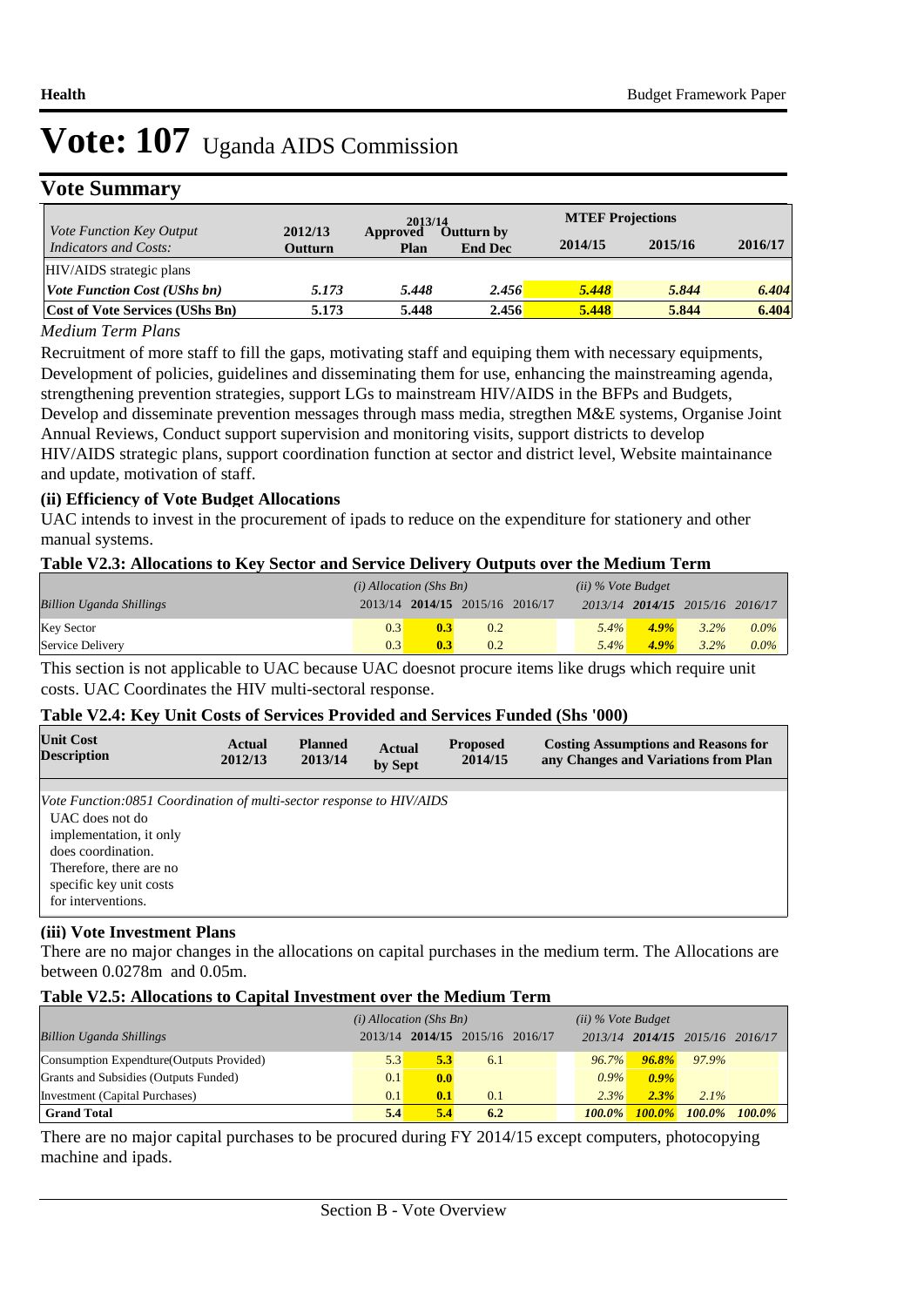#### **Vote Summary**

#### **Table V2.6: Major Capital Investments**

#### **(iv) Vote Actions to improve Priority Sector Outomes**

UAC carried out an Institutional review exercise in FY 2011/12 which is under implementation. Implementation will be in phase 3 of the FY 2014/15. This is improving performance in the HIV interventions and response.

| 2013/14 Planned Actions:                                                                                                                                                                                                              | 2013/14 Actions by Sept:                                                                                                                                                                                                                                                                                                                                                                  | <b>2014/15 Planned Actions:</b>                                                                                                                                                                                                                                    | <b>MT Strategy:</b>                                                                                                                                                                                                              |
|---------------------------------------------------------------------------------------------------------------------------------------------------------------------------------------------------------------------------------------|-------------------------------------------------------------------------------------------------------------------------------------------------------------------------------------------------------------------------------------------------------------------------------------------------------------------------------------------------------------------------------------------|--------------------------------------------------------------------------------------------------------------------------------------------------------------------------------------------------------------------------------------------------------------------|----------------------------------------------------------------------------------------------------------------------------------------------------------------------------------------------------------------------------------|
| Sector Outcome 1: Increased deliveries in health facilities                                                                                                                                                                           |                                                                                                                                                                                                                                                                                                                                                                                           |                                                                                                                                                                                                                                                                    |                                                                                                                                                                                                                                  |
|                                                                                                                                                                                                                                       | Vote Function: 08 51 Coordination of multi-sector response to HIV/AIDS                                                                                                                                                                                                                                                                                                                    |                                                                                                                                                                                                                                                                    |                                                                                                                                                                                                                                  |
| VF Performance Issue:<br>30%.                                                                                                                                                                                                         | Recruit enough staff and re-engage all stakeholders in the HIV prevention to reduce HIV Incidence by                                                                                                                                                                                                                                                                                      |                                                                                                                                                                                                                                                                    |                                                                                                                                                                                                                                  |
| Implement a staff capacity<br>development strategy/plan,<br>Develop UAC strategic<br>continue Implementation of<br>the recommendations of the<br>institutional review, and<br>focus on prevention of HIV<br>to reduce new infections. | Staff recruitment for vacant<br>positions awaits clearence<br>from public service. 12 Staff<br>trained in short courses for<br>skill developed. Refocussed<br>HIV prevention of HIV to<br>reduce new infections through<br>re-engaging all key<br>stakeholders.                                                                                                                           | Lobby Gov't to increase<br><b>MTEF</b> for 3rd phase<br>recruitment. Implement UAC<br><b>Strategic Plan, Prepare HIV</b><br>mainstreaming Policy, roll out<br>zonal concept to more<br>regions, and focus on<br>prevention of HIV to reduce<br>new infections.     | Develop and implement a staff<br>capacity development strategy,<br>roll out the zonal concept to<br>all the 8 regions. Review and<br>realign the new National HIV<br>Strategic Plan to the revised<br>National Development Plan. |
|                                                                                                                                                                                                                                       | Sector Outcome 2: Children under one year old protected against life threatening diseases                                                                                                                                                                                                                                                                                                 |                                                                                                                                                                                                                                                                    |                                                                                                                                                                                                                                  |
|                                                                                                                                                                                                                                       | Vote Function: 08 51 Coordination of multi-sector response to HIV/AIDS                                                                                                                                                                                                                                                                                                                    |                                                                                                                                                                                                                                                                    |                                                                                                                                                                                                                                  |
| VF Performance Issue:                                                                                                                                                                                                                 | Prioritisation of functionality of HIV /AIDS coordinationnstructures in MDA and Local Governments.                                                                                                                                                                                                                                                                                        |                                                                                                                                                                                                                                                                    |                                                                                                                                                                                                                                  |
| finalisation of revised<br>coordination guidelines,<br>printing of LG strategic<br>planning guidelines, finalise<br>mapping of all HIV<br>stakeholders, and conducting<br>periodic performance reviews<br>with all key partners.      | Revised coordination<br>guidelines finalised and<br>procurement process for<br>printing in final stages,<br>printing of LG strategic<br>planning guidelines at<br>procurement level, Mapping<br>of all HIV stakeholders<br>finalised and web based<br>database uploaded for testing,<br>and quarterly and Joint annual<br>AIDS performance reviews<br>with all key partners<br>conducted. | Continue re-engaging the<br>communities in HIV<br>prevention. Harmonise and<br>coordinate HIV prevention<br>activities of IPs, Harmonise<br>and clear HIV prevention<br>messages, LG strategic<br>planning guidelines and<br>coordination guidelines<br>monitored. | Develop the National HIV<br>Strategic Plan for 5 years with<br>new interventions.<br>Re-engage comprehensively<br>on behavioural change<br>interventions to reduce on new<br>infections.                                         |
| VF Performance Issue:                                                                                                                                                                                                                 | Shortage of HIV financial and human resources coupled with high donor dependence at all levels.                                                                                                                                                                                                                                                                                           |                                                                                                                                                                                                                                                                    |                                                                                                                                                                                                                                  |
| Follow up on the setting up<br>of an AIDS trust fund to<br>increase domestic financing,<br>institutionalisation of<br>NASA, and high level<br>engagement of ADPs and<br>$MPs$ .                                                       | A dialogue and consensus<br>building retreat was organised<br>with Members of Parliament<br>on legal, social services,<br>presidential, HIV/AIDS and<br>budget committee members<br>and MOFPED and MOH on                                                                                                                                                                                 | <b>Finalise the HIV Investment</b><br><b>Case. Engage Parliament to</b><br>have an AIDS Trust Fund Bill<br>finalised.                                                                                                                                              | Set up and operationalise an<br><b>AIDS</b> Trust Fund to increase<br>domestic financing for<br>HIV/AIDS at all levels.                                                                                                          |
|                                                                                                                                                                                                                                       | the setting up of an AIDS<br>trust fund to increase<br>domestic financing.                                                                                                                                                                                                                                                                                                                |                                                                                                                                                                                                                                                                    |                                                                                                                                                                                                                                  |

### *V3 Proposed Budget Allocations for 2014/15 and the Medium Term*

*This section sets out the proposed vote budget allocations for 2014/15 and the medium term, including major areas of expenditures and any notable changes in allocations.*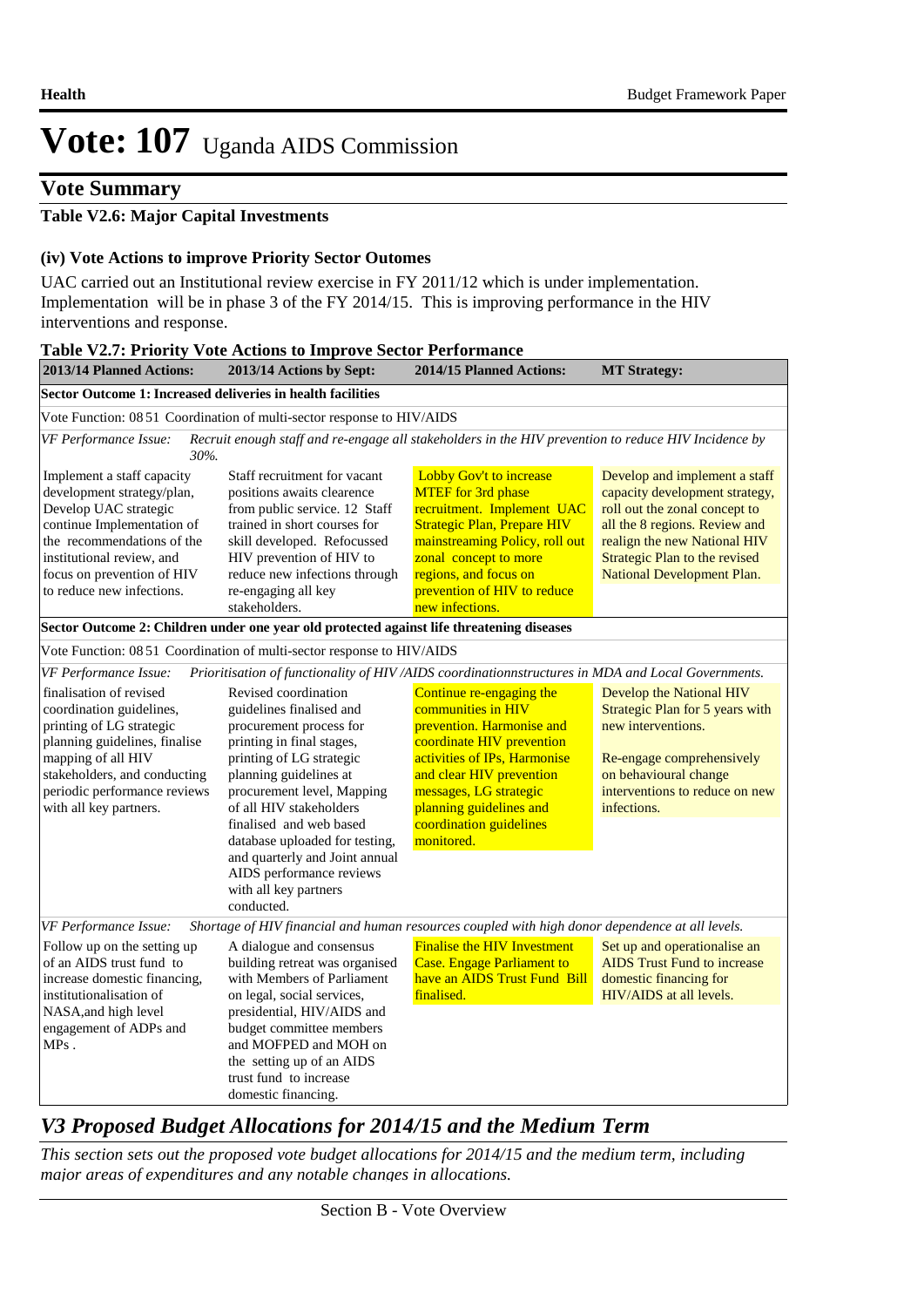### **Vote Summary**

| Table V3.1: Past Outturns and Medium Term Projections by Vote Function* |                           |                        |                                    |         |                                |         |  |  |  |
|-------------------------------------------------------------------------|---------------------------|------------------------|------------------------------------|---------|--------------------------------|---------|--|--|--|
|                                                                         | 2013/14                   |                        |                                    |         | <b>MTEF Budget Projections</b> |         |  |  |  |
|                                                                         | 2012/13<br><b>Outturn</b> | Appr.<br><b>Budget</b> | <b>Spent by</b><br><b>End Sept</b> | 2014/15 | 2015/16                        | 2016/17 |  |  |  |
| Vote: 107 Uganda AIDS Commission                                        |                           |                        |                                    |         |                                |         |  |  |  |
| 0851 Coordination of multi-sector response to HIV/AIDS                  | 5.173                     | 5.448                  | 0.942                              | 5.448   | 5.844                          | 6.404   |  |  |  |
| <b>Total for Vote:</b>                                                  | 5.173                     | 5.448                  | 0.942                              | 5.448   | 5.844                          | 6.404   |  |  |  |

#### **(i) The Total Budget over the Medium Term**

The total budget in FY 2014/15 has remained the same as in the FY 2013/14 which is Shs. 5.45 billion. In Financial Year 2015/16 however, the total resource allocation is increased by Shs.0.37 bn from Shs. 5.45 bn to Shs. 5.82 bn. The total resource allocation for FY 2016/17 is Shs. 6.25bn which is Shs. 0.43 bn higher than that of 2015/16.

#### **(ii) The major expenditure allocations in the Vote for 2014/15**

Uganda AIDS Commission's role is to coordinate the national multisectoral response to HIV/AIDS. To perfom this role, the main areas of expenditure include; development of guidelines, policies and disseminating them, Advocacy for HIV/AIDS, Strengthening NADIC and M&E system to manage and disseminate data, information and Knowledge management, capacity building for self coordinating entities and coordinating reseach and resource mobilisation, HIV/AIDS mainstreaming, support supervision and monitoring of sectors and LGs, Joint Annual Review and Partnership Forum meetings.

#### **(iii) The major planned changes in resource allocations within the Vote for 2014/15**

There has been an increase in management and administrative resource alllocation and a reduction in programme outputs' resources due to the increasing costs of managing the old fleet of vehicles, increase in staff salaries and increase in new staff arising from the recommendations of the Institutional Review Report. The deduction was effected to top-up the statutory requirements such as NSSF and gratuity for new staff and maintenance of an old fleet of vehicles.

| <b>Changes in Budget Allocations and Outputs from 2013/14 Planned Levels:</b> |  |                                                                  |         |                   |         | <b>Justification for proposed Changes in</b> |
|-------------------------------------------------------------------------------|--|------------------------------------------------------------------|---------|-------------------|---------|----------------------------------------------|
| 2014/15                                                                       |  |                                                                  | 2015/16 |                   | 2016/17 | <b>Expenditure and Outputs</b>               |
| Vote Function:0802 Coordination of multi-sector response to HIV/AIDS          |  |                                                                  |         |                   |         |                                              |
| Output:                                                                       |  | 0851 02 Advocacy, Strategic Information and Knowlegde management |         |                   |         |                                              |
| UShs Bn:                                                                      |  | $-0.031$ UShs Bn:                                                |         | $-0.095$ UShs Bn: |         | -0.295 Re-engagement of communities to       |
| <b>UAC</b> has engaged different                                              |  |                                                                  |         |                   |         | reduce new infections have been              |
| stakeholders in public and                                                    |  |                                                                  |         |                   |         | established in line with NDP objective       |
| <i>private sector to advocate</i>                                             |  |                                                                  |         |                   |         | of reducing new infections by 40%.           |
| for HIV prevention to                                                         |  |                                                                  |         |                   |         |                                              |
| reduce the increasing new                                                     |  |                                                                  |         |                   |         |                                              |
| <i>infections</i>                                                             |  |                                                                  |         |                   |         |                                              |
| Output:                                                                       |  | 0851 04 Major policies, guidelines, strategic plans              |         |                   |         |                                              |
| <b>UShs Bn:</b>                                                               |  | $0.077$ UShs Bn:                                                 |         | $-0.112$ UShs Bn: |         | -0.212 Alignement of all Government Plans in |
| <b>UAC</b> will embark on the                                                 |  |                                                                  |         |                   |         | particular the revised National HIV          |
| review of the national HIV                                                    |  |                                                                  |         |                   |         | Strategic Plan and revising                  |
| Strategic Plan 2011/12 -                                                      |  |                                                                  |         |                   |         | Mainstreaming Police and guidelines          |
| $2014/2015$ and align it to                                                   |  |                                                                  |         |                   |         | will be a priority.                          |
| the revised NDP. Revise                                                       |  |                                                                  |         |                   |         |                                              |
| the mainstreaming policy                                                      |  |                                                                  |         |                   |         |                                              |
| and guidelines of HIV in<br>LGs and MDAs.                                     |  |                                                                  |         |                   |         |                                              |
|                                                                               |  |                                                                  |         |                   |         |                                              |
| Output:                                                                       |  | 0851 05 Monitoring and Evaluation                                |         |                   |         |                                              |
|                                                                               |  |                                                                  |         |                   |         |                                              |

#### **Table V3.2: Key Changes in Vote Resource Allocation**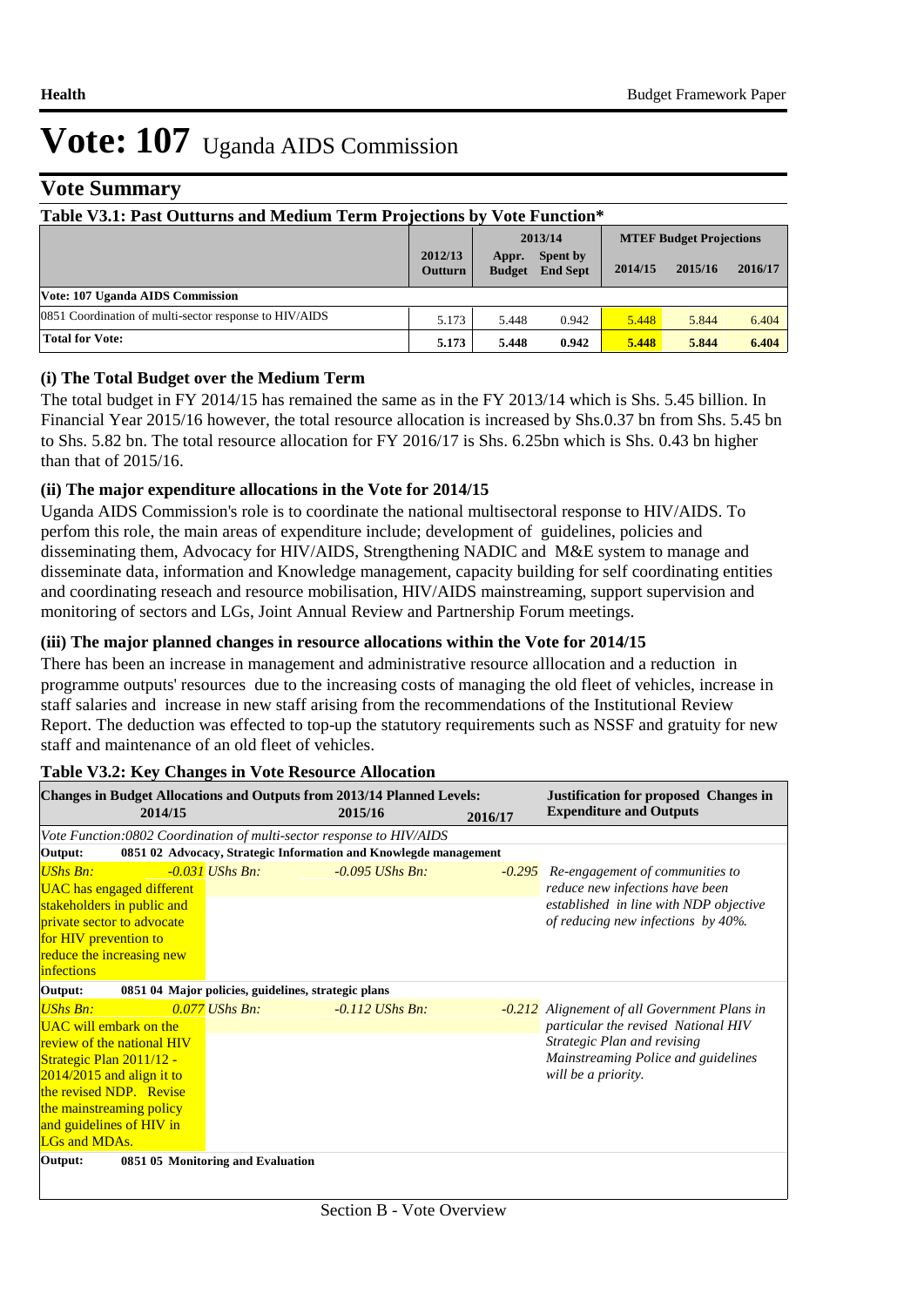### **Vote Summary**

| <b>Changes in Budget Allocations and Outputs from 2013/14 Planned Levels:</b><br>2014/15 |                   | 2015/16                                                          | 2016/17  | <b>Justification for proposed Changes in</b><br><b>Expenditure and Outputs</b>   |
|------------------------------------------------------------------------------------------|-------------------|------------------------------------------------------------------|----------|----------------------------------------------------------------------------------|
| <b>UShs Bn:</b>                                                                          | $-0.035$ UShs Bn: | $-0.173$ UShs Bn:                                                | $-0.323$ | The frequency of monitoring the                                                  |
| <b>Enhanced the capacity of</b><br>several LGs and MDAs in                               |                   |                                                                  |          | HIV/AIDS interventions in several LGs<br>and MDAs has been reduced due to the    |
| <b>HIV</b> prevention, care and                                                          |                   |                                                                  |          | capacity built overtime.                                                         |
| treatment, social support                                                                |                   |                                                                  |          |                                                                                  |
| and protection and systems                                                               |                   |                                                                  |          |                                                                                  |
| strengthening in quality data                                                            |                   |                                                                  |          |                                                                                  |
| collection and reporting.<br>Output:                                                     |                   | 0851 72 Government Buildings and Administrative Infrastructure   |          |                                                                                  |
| <b>UShs Bn:</b>                                                                          | $-0.040$ UShs Bn: | $0.047$ UShs Bn:                                                 |          | -0.085 UAC building on Sentema Road has                                          |
| <b>UAC</b> building on Sentema                                                           |                   |                                                                  |          | only the leaking roof to be renovated.                                           |
| Road wall fence was                                                                      |                   |                                                                  |          | The release of funds in FY 2012/13 to                                            |
| reconstructed. More funds                                                                |                   |                                                                  |          | fill vacant posts created out of the                                             |
| were allocated to <b>ICT</b>                                                             |                   |                                                                  |          | Institutional Review was not matched                                             |
| equipment, furniture and<br>computer software.                                           |                   |                                                                  |          | with an increase of funds to cater for<br>furniture, ICT equipment and software. |
| Output:                                                                                  |                   | 0851 76 Purchase of Office and ICT Equipment, including Software |          |                                                                                  |
| <b>UShs Bn:</b>                                                                          | $0.065$ UShs Bn:  | $-0.018$ UShs Bn:                                                |          | $-0.018$ The release of funds in FY 2012/13 to                                   |
| <b>UAC</b> has allocated funds                                                           |                   |                                                                  |          | fill vacant posts created out of the                                             |
| procurement of ICT                                                                       |                   |                                                                  |          | Institutional Review was not matched                                             |
| equipment and furniture to                                                               |                   |                                                                  |          | with an increase of funds to cater for                                           |
| cater for additional staff                                                               |                   |                                                                  |          | furniture, ICT equipment and software.                                           |

#### *V4: Vote Challenges for 2014/15 and the Medium Term*

*This section sets out the major challenges the vote faces in 2014/15 and the medium term which the vote has been unable to address in its spending plans.*

During the FY 2012/13 Budget allocation, almost all vote outputs were underfunded. Under Management and administtrative costs, UAC received a wage bill increase of UGX 400m towards the implementation of 2011 Institutional Review recommendations. However, this was not matched with an increase of staff related costs I respect of NSSF, gratuity and medical allowance. The wage gap equivalent to 528,085,308/= and 1,895,760,580/= for non-wage recurrent is to finalise the implementation of phase 3 Institutional Report to fill vacant posts.

 Under Advocay, Coordination of the Implementation of the HIV prevention Strategy to reduce the increasing new infections requires one billion Uganda shillings.

Under Policy, planning and Guidelines, UAC requires 1 .2 billion to better plan and refocus the HIV response including Preparing the revised HIV Strategic Plan that is aligned to the revised NDP and vision 2040, at the same time roll out the Plan, Mainstreaming Policy and guidelines.

Under Monitoring and Evaluation, UAC requires 550 million to conduct pre-Joint Annual AIDS Review meetings at Regional level with the participation of all LGs to review performance based on the set targets while tracking progress on each indicator. This will help in accurate target setting.

Under procuerement of vehicles, UAC requires 600million. This will reduce on the Maintenance costs and ease on the mobility of staff in the field.

#### **Table V4.1: Additional Output Funding Requests**

| <b>Additional Requirements for Funding and</b>                       | <b>Justification of Requirement for</b> |
|----------------------------------------------------------------------|-----------------------------------------|
| <b>Outputs in 2014/15:</b>                                           | <b>Additional Outputs and Funding</b>   |
| Vote Function:0801 Coordination of multi-sector response to HIV/AIDS |                                         |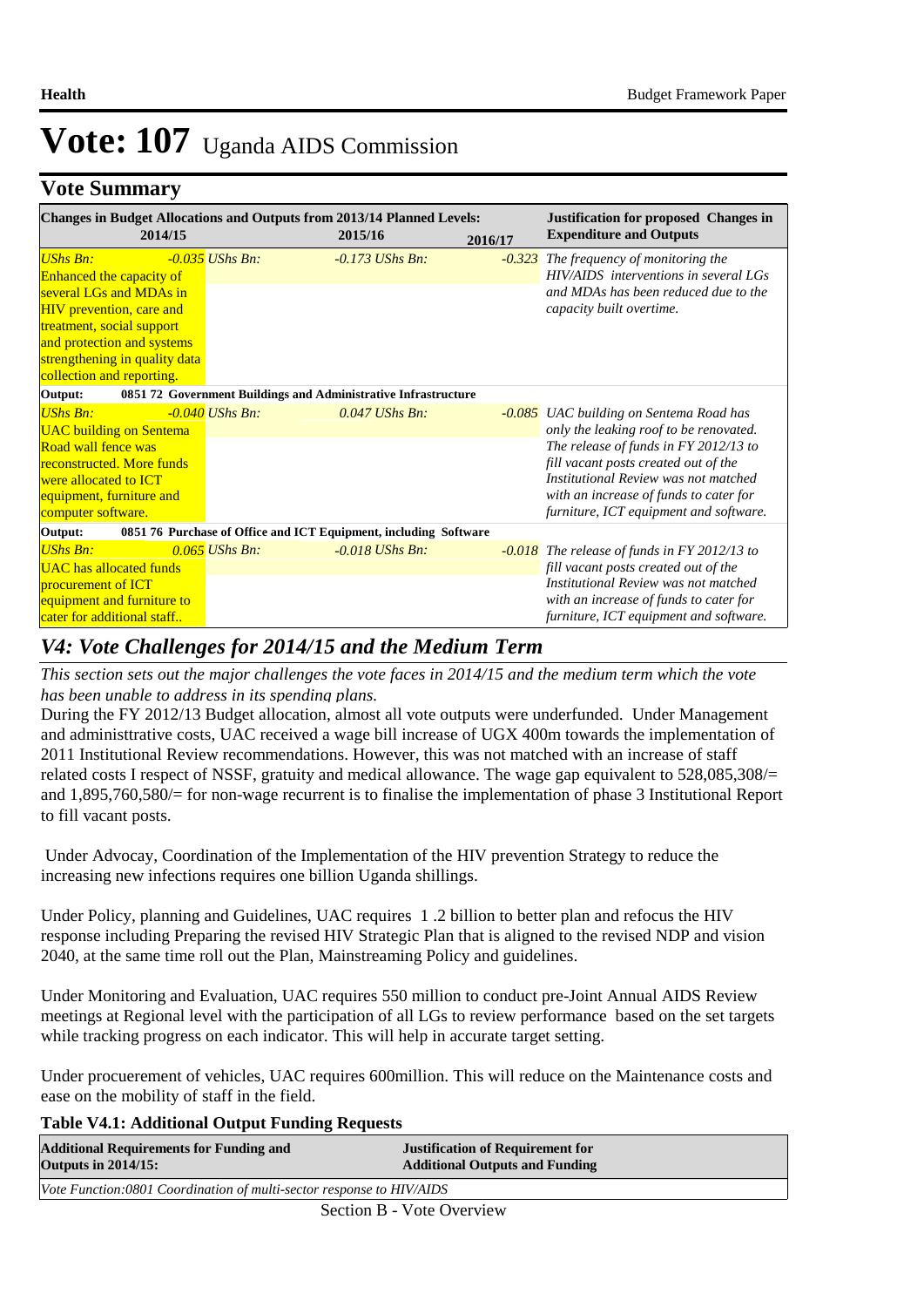### **Vote Summary**

| <b>Additional Requirements for Funding and</b><br><b>Outputs in 2014/15:</b>                                                                                                                                                                                                                                                                                                                                                                | <b>Justification of Requirement for</b><br><b>Additional Outputs and Funding</b>                                                                                                                                                      |  |  |  |  |
|---------------------------------------------------------------------------------------------------------------------------------------------------------------------------------------------------------------------------------------------------------------------------------------------------------------------------------------------------------------------------------------------------------------------------------------------|---------------------------------------------------------------------------------------------------------------------------------------------------------------------------------------------------------------------------------------|--|--|--|--|
| Output:<br>0851 01 Management and Administrative support services                                                                                                                                                                                                                                                                                                                                                                           |                                                                                                                                                                                                                                       |  |  |  |  |
| 2.424<br><b>UShs Bn:</b><br>During the FY 2012/13 Budget allocation, UAC received a<br>wage bill increase of UGX 400m towards the implementation<br>of 2011 Institutional Review recommendations. However,<br>this was not matched with an increase of staff related costs I<br>respect of NSSF, gratuity and medical allowance. The wage<br>gap is to finalise the implementation of phase 3 Institutional<br>Report to fill vacant posts. | The above interventions wil contribute to the reduction of new<br>infections in the medium term. Further, it will strengthen better<br>coordination of the national response and operationalise<br>coordination of HIV interventions. |  |  |  |  |
| 0851 02 Advocacy, Strategic Information and Knowlegde management<br>Output:                                                                                                                                                                                                                                                                                                                                                                 |                                                                                                                                                                                                                                       |  |  |  |  |
| <b>UShs Bn:</b><br>6.000<br>Coordination of the Implementation of the HIV prevention<br><b>Strategy including Most at Risk Populations (MARPS)</b>                                                                                                                                                                                                                                                                                          | Strengthened prevention of HIV to reduce new HIV infections in<br>the country with special interventions in Most at Risk populations.                                                                                                 |  |  |  |  |
| Output:<br>0851 04 Major policies, guidelines, strategic plans                                                                                                                                                                                                                                                                                                                                                                              |                                                                                                                                                                                                                                       |  |  |  |  |
| <b>UShs Bn:</b><br>1.200<br>Revision of the National HIV Strategic Plan 2011/12 to<br>2014/15.                                                                                                                                                                                                                                                                                                                                              | The Revised National HIV Strategic Plan will be aligned to the<br>revised NDP to further reduce on new infections                                                                                                                     |  |  |  |  |
| 0851 05 Monitoring and Evaluation<br>Output:                                                                                                                                                                                                                                                                                                                                                                                                |                                                                                                                                                                                                                                       |  |  |  |  |
| UShs Bn:<br>0.550<br>Conducting Regional performance reviews for district<br><b>HIV/AIDS</b> on indicator tracking.                                                                                                                                                                                                                                                                                                                         | The captured progress on indicators will assist in target setting<br>for future HIV programming. This will reduce on the increasing<br>new infections.                                                                                |  |  |  |  |
| 0851 75 Purchase of Motor Vehicles and Other Transport Equipment<br>Output:                                                                                                                                                                                                                                                                                                                                                                 |                                                                                                                                                                                                                                       |  |  |  |  |
| <b>UShs Bn:</b><br>0.600<br><b>Procurement of 4 new vehicles.</b>                                                                                                                                                                                                                                                                                                                                                                           | The procurement of vehicles will reduce on the cost maintenance<br>and ease on the mobility of staff in the field.                                                                                                                    |  |  |  |  |

*This section discusses how the vote's plans will address and respond to the cross-cutting policy, issues of gender and equity; HIV/AIDS; and the Environment, and other budgetary issues such as Arrears and NTR..* 

#### **(i) Cross-cutting Policy Issues**

#### *(i) Gender and Equity*

Various stakeholders including; women, youth and people with disability are involved in the development of policy, plans and guidelines.The Vote output activities entail gender and equity. Capacity building of staff, Self Coordinating Entities and implementing agencies target both sexes, and training of Local Governments and other key stakeholders in mainstreaming HIV/AIDS, Information and Education Communication materials are gender sensitive.

#### *(ii) HIV/AIDS*

Uganda AIDS Commission annually makes medical contribution towards the treatment of staff who are HIV/AIDS positive. During the FY 2013/14 Ugx 30 million has been budgeted to cater for staff who would require special treatment on HIV/AIDS.Equally,Uganda AIDS Commission provides staff with Voluntary Counselling Services on HIV/AIDS. UAC has an HIV/AIDS workplace policy which is always mainstreamed/implemented in UAC programmes.

#### *(iii) Environment*

A total of 17 million has been allocated for disposal of garbage and sewage, cleaning of UAC premises, compound, and maintaining trees and flowers in an environmental friendly manner during FY 2013/14. Meanwhile Uganda AIDS Comission will address all environmental issues that will arise from completion of fencing Sentema building in Mengo as stipulated in the contract.

#### **(ii) Payment Arrears**

The table below shows all the payment arrears outstanding for the Vote: